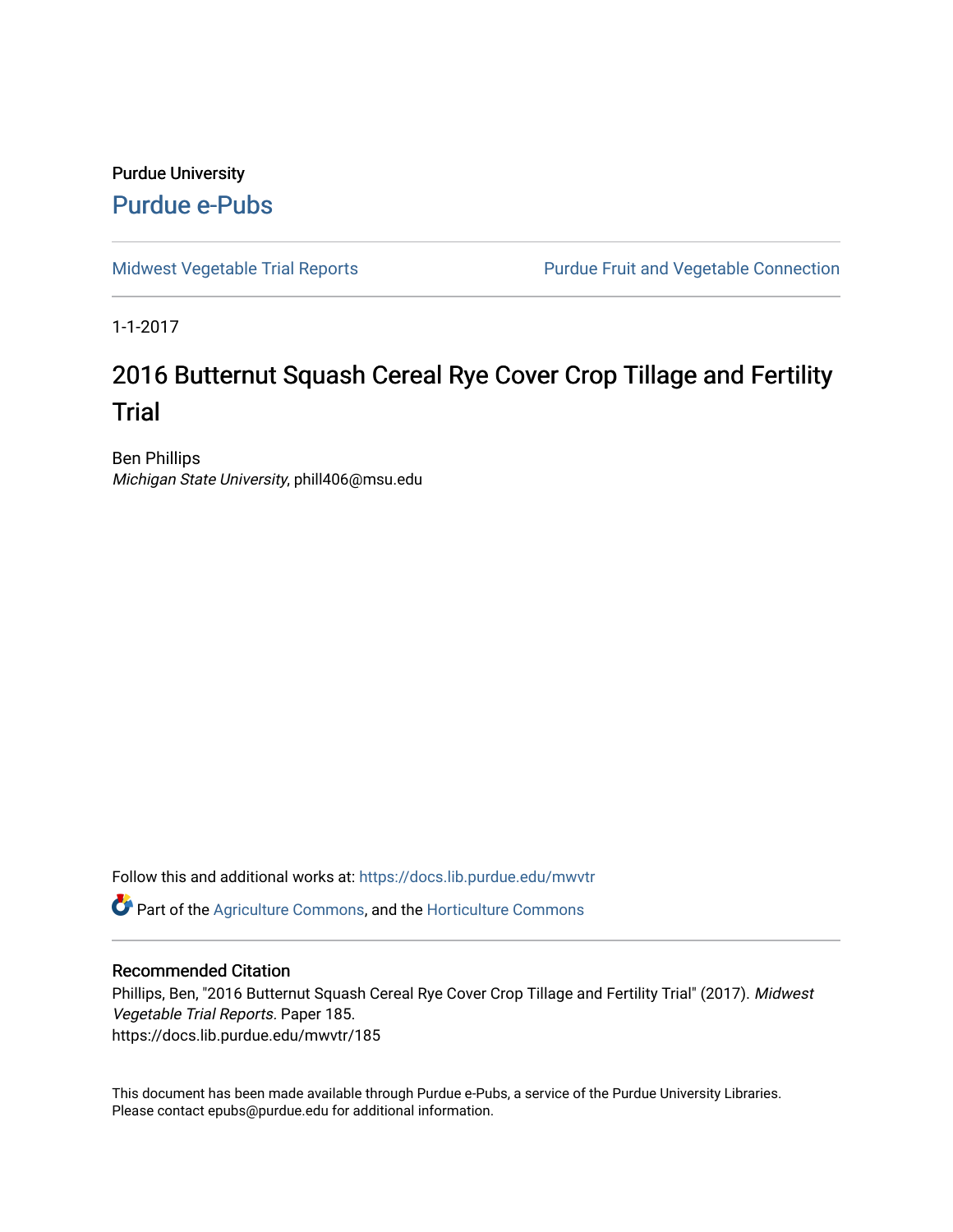### **2016 Butternut Squash Cereal Rye Cover Crop Tillage and Fertility Trial**

 Ben Phillips Michigan State University Extension One Tuscola St Saginaw, MI 48607 Office: 989.758.2502 Email: [phill406@msu.edu](mailto:phill406@msu.edu)

A cover crop management trial in butternut squash was planted at the Forgotten were affected by three tillage systems and three at-plant fertilizer treatments in a split-plot including bareground disked rye, no-tilled rye mulch, and strip-tilled rye mulch. Main plots release fertilizer CRF (47.16 lb per acre actual N as 14-5-25-10S-2Ca), and a grower release fertilizers were a proprietary polymer-coated blend, provided by ICL Fertilizers Harvest Ore Creek Farm (9153 Major Rd, Fenton, MI 48430) in a Miami loam soil with a 0-2% grade. The objectives were to determine how yields following a cereal rye cover crop Randomized Complete Block Design with four replications. The main plot factor was tillage: were 600 ft long x 30.5 ft wide. Each main plot was then split into three randomized 200 ft long fertilizer treatment subplots. The fertilizer treatments included a high rate controlledrelease fertilizer CRF (67.76 lb per acre actual N as 14-5-25-10S-2Ca), low rate controlledstandard fertilizer GSF (59.69 lb per acre actual N as 24-3-18-6S urea-diammonium phosphate-potassium sulfate). There were a total of 36 plots. High and low rate controlled-(622 Emerson Rd. Suite 500, St. Louis, MO 63141). No plots in the study were irrigated.

rate of 120 lbs/ac. On 26 May 2016 the entire area was sprayed with glyphosate (1qt/ac), and on 2 June all of the rye was rolled perpendicular to the direction it was planted with a feet tall, and heading out. Bareground plots were created on 4 June by incorporating the rye residue with a chisel plow and disc, and strip-till plots were created on 8 June with a Box 357, Kalida, OH 45853). Butternut squash (Betternut cultivar) was seeded with a was set up to simultaneously deposit granular fertilizer in two bands five inches to either side of the seed row, and five inches below it. On 10, 11, and 13 June, each plot was planted while simultaneously delivering the calibrated rates of fertilizer. No planting depth 0.5 oz Sandea, 3 pts Curbit, 1.33 pts Command per acre for weed control. No other pest or On 17 October 2015 cereal rye was drilled into the four-acre experimental area at a roller-crimper (I & J Manufacturing, 5302 Amish Rd, Gap, PA 17527). Rye was at least three single-row Zone-Builder® Subsoiler (Unverferth Manufacturing Co, Inc. 601 Broad St, P.O. custom single-row Monosem vacuum planter in five pre-marked rows, six feet between rows and two feet in-row. Seeds were coated in the Farmore F1400 chemical treatment consisting of thiamethoxam, mefenoxam, fludioxonil, and azoxystrobin. The seeding unit adjustments were made between tillage treatments. On 14 June, we applied a tank mix of disease controls were applied for the remainder of the season. Pollination was provided by five bumble bee quads from Koppert Biological Supply (1502 Old US-23, Howell, MI 48843), and four nearby honey bee hives.

dap), 60 dap (12 August) and 90 dap (12 September) by taking ten, eight-inch deep soil Soil inorganic nitrogen concentration was measured 30 days after planting (14 July cores in the crop rows of each plot. On 6 and 7 Oct  $(108 \text{ and } 109 \text{ day})$ , entire plants were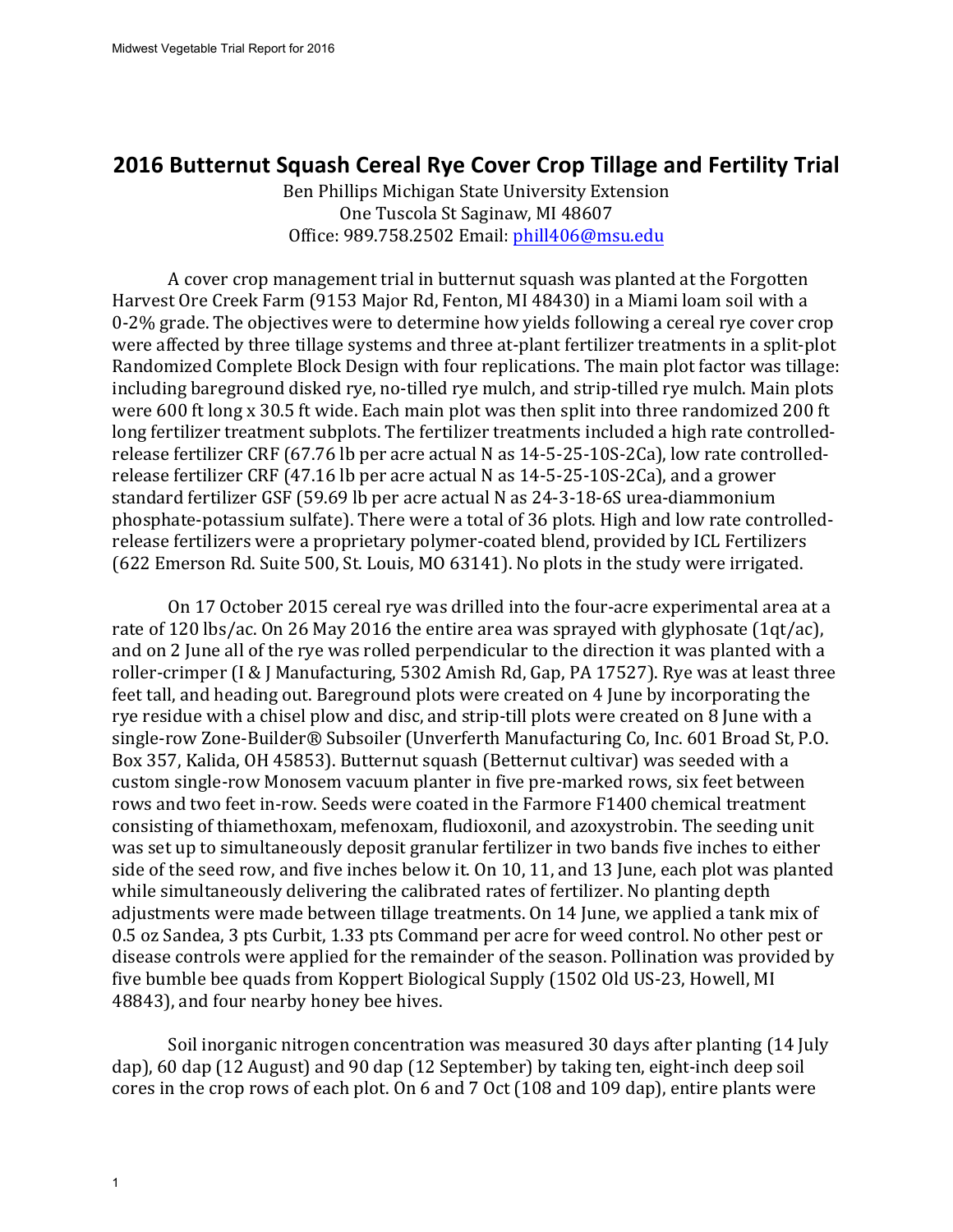"clean" and "dirty". "Culls" were counted but not weighed. Weed pressure was assessed in harvested in 40 ft. transects in the center section of the center rows in each plot. The numbers of squash plants were counted, and fruit were tallied and weighed separately as each treatment plot on a 1-5 scale  $(1 = no$  weeds visible, and  $5 = no$  crop plants visible).

#### **Results**

#### *Planting and Establishment*

plots, respectively. In addition, the harder soil in no-till treatments resulted in a shallower and bareground plots with heavy residue, and yield appeared to be suppressed (Table 1). The number of plants per acre was a factor that was tightly linked with yield. Rye residue, and fertilizer granule sizes interfered with planting and fertilizer application in all seed depth, and more plant skips in the row. As a result, fewer plants germinated in no-till

#### *Yield response to tillage practices*

The average plant populations and yields were highest in strip-tilled plots, followed plasticulture squash outside the study area which were planted on different dates and were populations (4329.22 plants/acre) as our no-till plots. by bareground plots, and no-till plots (Table 1). Compensatory fruit set occurred in no-till plots, where plant populations were lower, but fruit weights were similar across all treatments and yield did not increase proportionally to fruit set. The lower yields in the bareground and no-till treatments were probably due to higher weed pressure and slower germination/poor seeding depth, respectively. We also measured fruit set and yield from managed with a different fertility program than the study area. We observed more fruit per plant (3.12 fruit/plant), and higher overall yield (11.19 tons/acre), despite similar plant

#### *<u>Quality response to tillage practices</u>*

Despite lower yields, a higher percentage of fruit harvested from no-till plots were free of dirt (Table 1). Bareground plots had the least clean fruit. Plastic rows outside the study area had fewer clean fruit (7.76%) than in strip-tilled plots and no-till plots.

#### *Yield response to fertilizer treatments*

between the GSF and the high rate CRF (Table 1). Although not statistically significant at 0.05, these treatments appeared to yield higher than low-rate CRF. Due to factors that were Yield was more sensitive to tillage than fertility in this trial. The yields were similar likely unrelated to fertility treatments, there were fewer plants per acre, but more fruit per plant in GSF subplots, and the inverse was observed in the low rate CRF subplots.

#### *Fruit* weight response to fertilizer and tillage treatments

weights (Figure 1). Low rate CRF treatments within strip-till plots had significantly lower as yield increased. However, this effect was not observed on overall tonnage. There was a significant interaction between fertility and tillage treatments on fruit fruit weights than in other tillage plots (as determined by a specific contrast). This may suggest that the level nitrogen (or other nutrient) became limiting in this tillage treatment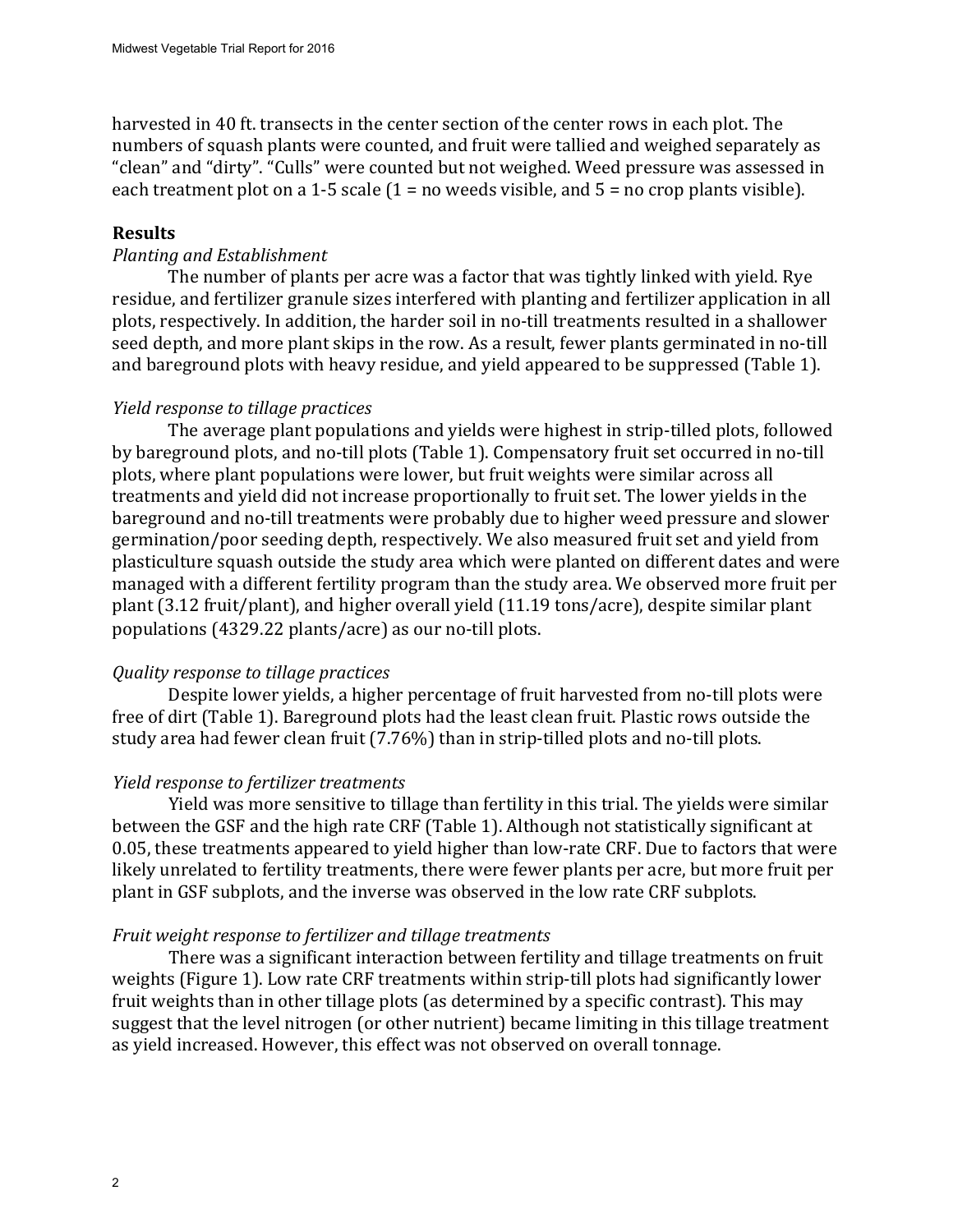#### *Nitrogen availability*

Soil N (nitrate and ammonium) concentrations in GSF subplots peaked 30 dap, but were higher than other treatments 90 dap. The high rate CRF subplots appeared to delay peak release of N until 60 dap, but had lower N 90 dap than the GSF subplots. The inorganic nitrogen decline across time in GSF and low rate CRF subplots is likely from crop uptake. However, GSF subplots had higher inorganic nitrogen peaks, and the greater nitrogen remaining in the soil at the last sample period could have been an effect of the lower plant population in GSF subplots.

nitrogen availability to be higher in no-till plots, where plant population was lower and N uptake from the crop was likely also lower. However, nitrogen availability was similar to as efficiently as in other plots. This "tie-up" is known to occur in no-till rye fields as a result Tillage may have had an effect on nitrogen mineralization. We would expect other tillage treatments. This suggests that nitrogen was not mineralized into a usable form of less field disturbance and cooler soils.

#### *Weed pressure*

Weed pressure was a complex of pigweed, nightshade, mustard, nutsedge, velvet leaf, marestail, potato, and jimson weed. The bareground plots had the highest weed pressure (averaging 3.33 on a 5-point scale), and strip-till and no-till plots had equal weed pressure (both averaging 1.92). Bareground plots had a higher weed pressure than the other treatments, presumably because of the lack of surface mulch. However, in some subplots, more tillage passes were performed to incorporate residue than in others, and weed pressure was highest in these subplots. This suggests that additional tillage passes may have encouraged weed germination in this trial.